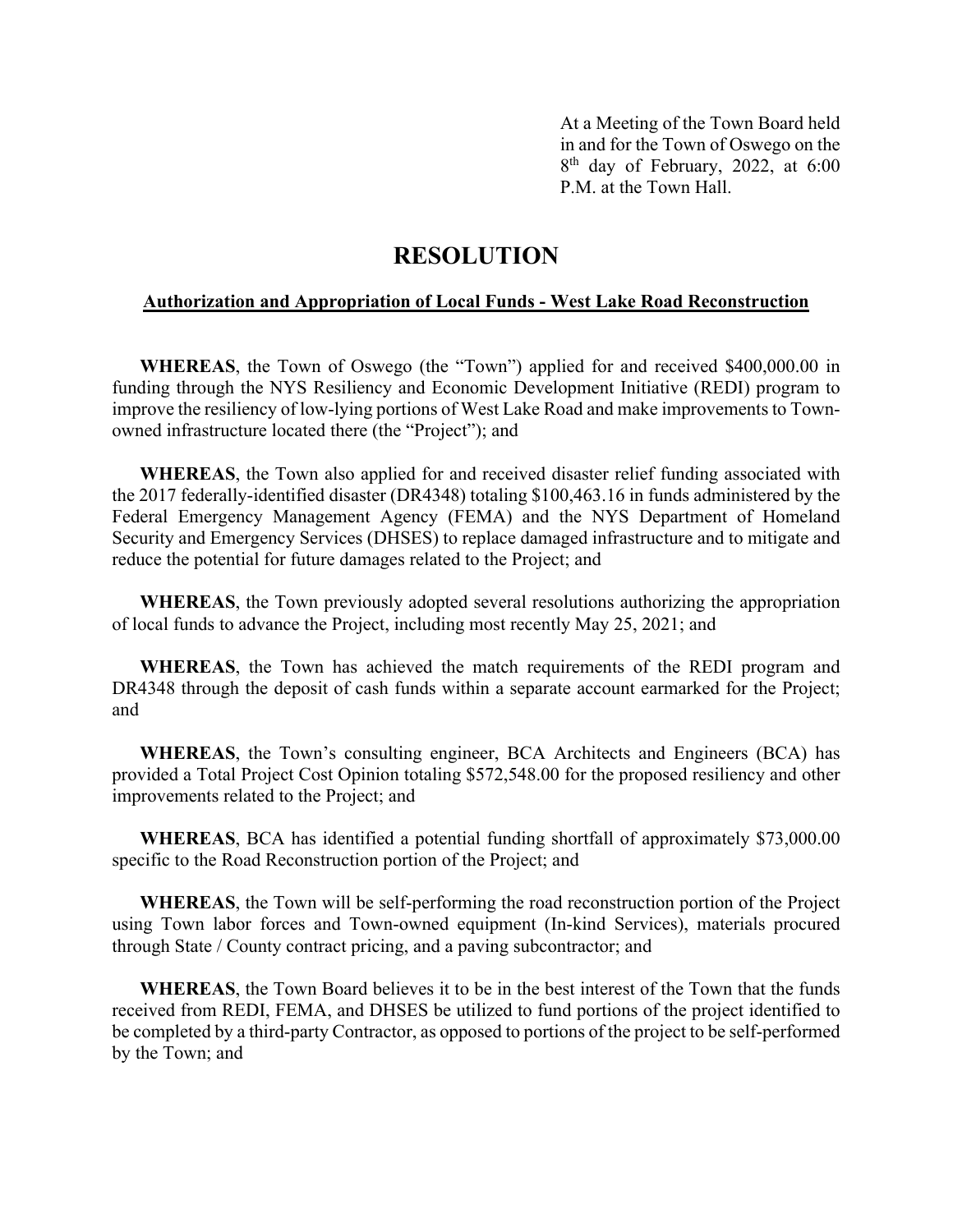**WHEREAS**, the Town Board declares that financing the potential funding shortfall identified above through municipal borrowing is less favorable when compared against the option of utilizing In-kind Services to the maximum extent practicable; and

**WHEREAS**, the Town Board believes that financing the potential funding shortfall identified above through municipal borrowing is less favorable when compared against the option of utilizing In-kind Services to the maximum extent practical; and

**WHEREAS**, the May 25, 2021 resolution authorized and appropriated a not-to-exceed amount of \$73,000 to be based on a combined total of the cash and equivalent value of In-Kind Services expended by the Town to complete the road reconstruction portion of the Project; and

**WHEREAS**, the Town Board desires to reaffirm its commitment to authorizing and appropriating local funds in furtherance of completing the Project; now, therefore be it

**RESOLVED**, that the Town Board hereby reaffirms its commitment to authorizing and appropriating local funds to be utilized in concert with the federal and state sources of funds granted to the Town of Oswego in completing the West Lake Road Construction Project; and it is further

**RESOLVED**, that the Supervisor is hereby authorized to increase this not-to-exceed amount associated with In-kind Services without further approval from the Town Board; and it is further

**RESOLVED**, that the Supervisor is hereby authorized to execute any documents necessary to give further effect to this Resolution; and it is further

**RESOLVED**, that the Town Board reaffirms its support the Project and respectfully requests the Dormitory Authority of the State of New York (DASNY) approve and execute all contracts and other documents necessary to enable the Town of Oswego to complete the Project; and it is further

**RESOLVED**, that this Resolution shall take effect immediately.

The Resolution was made by Councilor Tesoriero and seconded by Councilor Herrmann and voted on by the members of the Town Board in attendance and constituting a quorum in accordance with the following roll call vote:

| DANIEL GURNEY, SUPERVISOR       | YES [] | NO [ |
|---------------------------------|--------|------|
| <b>GREG HERRMANN, COUNCILOR</b> | YES [] | NO [ |
| RICHARD TESORIERO, COUNCILOR    | YES [] | NO [ |
| JONATHAN FOWLER, COUNCILOR      | YES [] | NO I |
| DAVID STERIO, COUNCILOR         | YES [] | NO I |